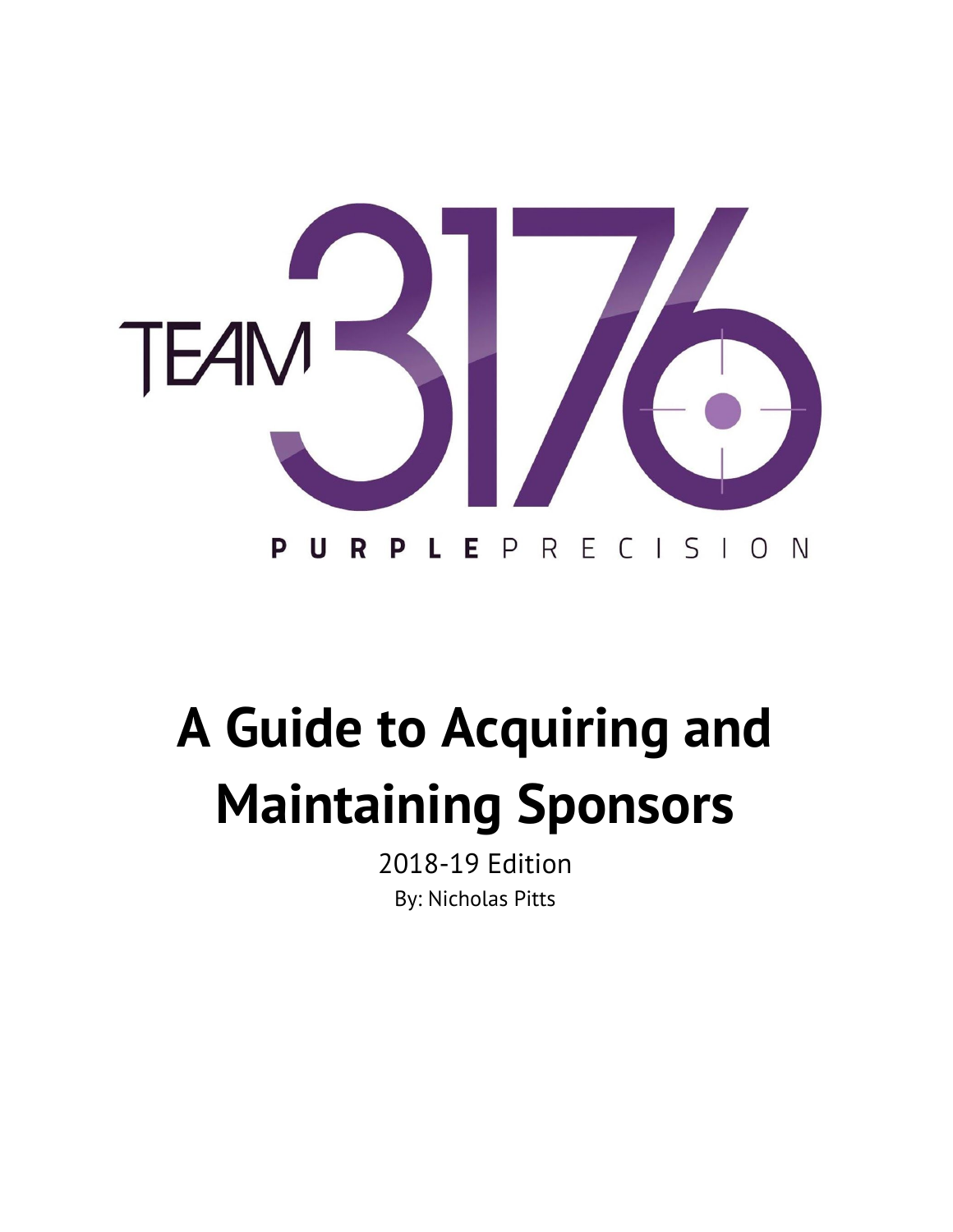## 1.0-Introduction

The business aspect of robotics is just as important as the technical aspect. In order to build a competitive robot, the team must first develop a strong financial foundation. This goes beyond just creating a budget. There are several major components of a successful financial season, perhaps the most important one being sponsorships. Not only do sponsors provide the team with valuable funding, but they also help the team extend its impact beyond the school and into the surrounding community. The purpose of this document is to provide guidelines that will help the business team develop strong relationships with its sponsors. Each section contains important information that will make the process of obtaining sponsorships easier and more organized. Sections 2.0 and 3.0 outline everything that is done before sponsor presentations are conducted. Sections 4.0 and 5.0 specifically focus on planning and carrying out sponsor presentations. Sections 6.0 and 7.0 offers details on the team's interactions with its sponsors. Lastly, sections 8.0 and 9.0 provide additional information that may be useful throughout the year. Acquiring sponsors is a year long process that requires effort and dedication. The more sponsorships the team has, the greater the team's potential for success.

## 2.0-Creating a Plan

Starting the season with a detailed, well thought-out plan makes it much easier to acquire sponsors and increases the team's potential. This Section describes the important steps in creating an effective sponsorship plan.

### 2.1-Analyzing the Budget

The first step in creating a sponsor plan is determining how much funding is needed from sponsors. A useful tool for this is the team's annual budget, which outlines the costs of competition season and how they will be covered. All you have to do is find the portion of the total cost that is not covered by other sources (such as student fees). This will help you predict how many sponsors the team will need to cover all of its costs.

## 2.2-Setting Goals/Benchmarks

Setting sponsorship goals throughout the year can provide a clear picture of what needs to be done and when. Goals should include a date and the amount of funding to be achieved by that date. For example: "By December  $1<sup>st</sup>$ , we should have 70% of our funding."

**Expert Business Tip:** At the beginning of the year, create a series of monthly goals relating to sponsorships. That way, each month you will have something specific to work towards.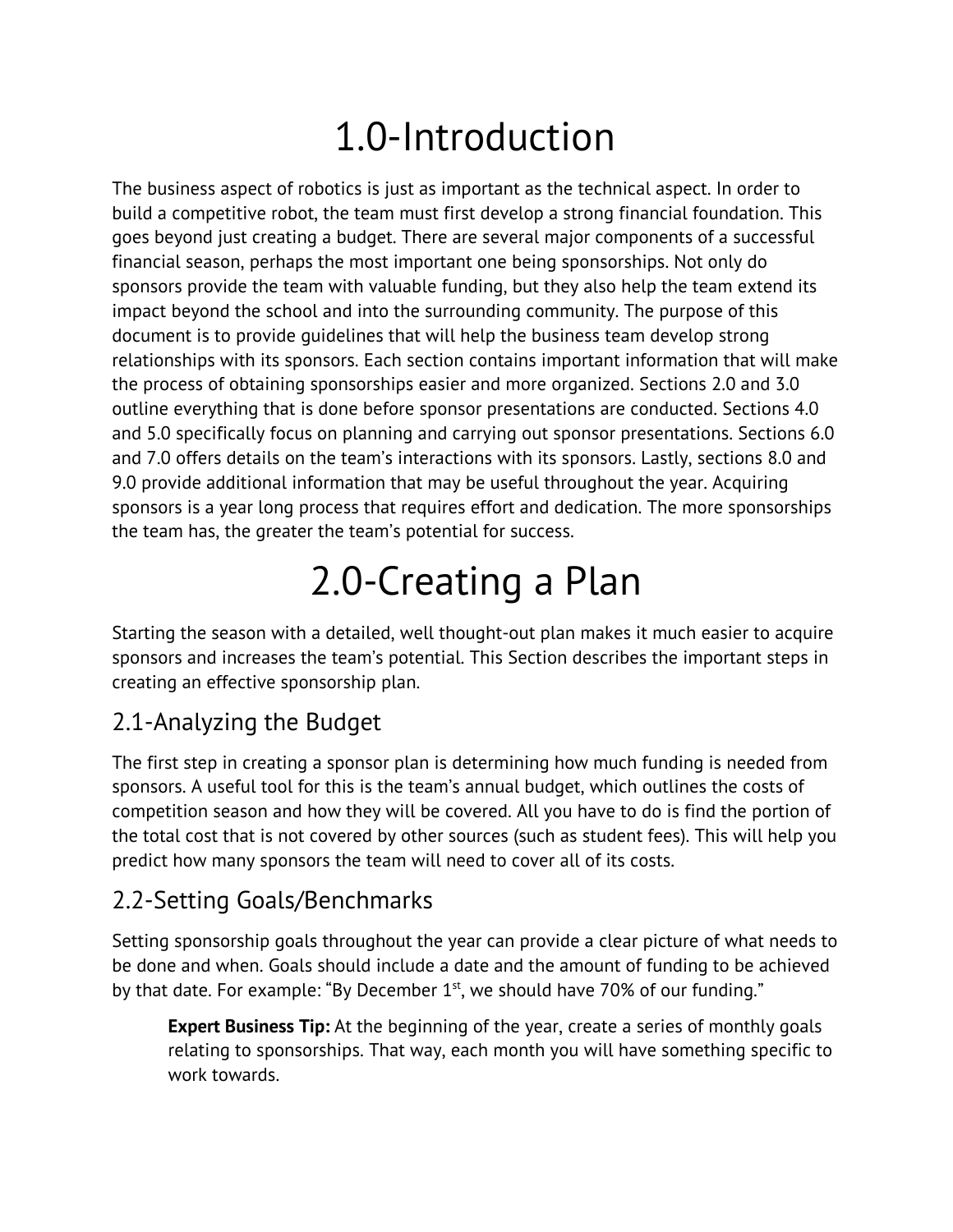### 2.3-Researching Sponsors

Before any phone calls or emails are made, it is important to know everyone who is going to be contacted. Keeping a list of businesses that will be contacted can simplify the process of reaching out those businesses.

**Previous Sponsors:** The ability to maintain relationships with previous sponsors is just as important as acquiring new ones. The team has several documents with information about previous sponsors. Examining these documents can help to determine what sponsors should be contacted first. Look for information such as business location, what year they last sponsored, and the amount they donated.

**Potential New Sponsors:** Actively searching for new sponsors gives the team an opportunity to acquire new relationships and increase its role in the community. A good way to find opportunities is to explore any connections you might have. This can be done by asking friends or family members if they know anyone who would be interested in supporting our team. Make sure to document important information about any potential sponsors, such as location and contacts.

## 2.4-Developing a Sponsor Contact Plan

The characteristics of a business may help determine the best time to contact potential sponsors and the best way to contact them. This is why it is important to have all of the information about all potential sponsors in one place. It is a good idea to create a document that will help you determine when you will first be contacting a business and how. The different methods of contacting sponsors are outlined in the following section.

## 3.0-Contacting Potential Sponsors

### 3.1-By Letter

Letters should primarily be used for thank-yous, major team updates, and requests for previous sponsors. Typically, they should also be the first method you use to contact a new sponsor. If you are contacting a business for the first time, you should include general information about the team(our mission, what we do, etc.).

### 3.2-By Email

Emailing sponsors should mostly be reserved for team updates and newsletters. As emails are most likely to be ignored or forgotten, try to use letters when you can.

### 3.3-By Phone

Generally, it is best to try contacting businesses by letter and email first. If neither of those methods are successful, then you can contact them by phone. When calling sponsors, say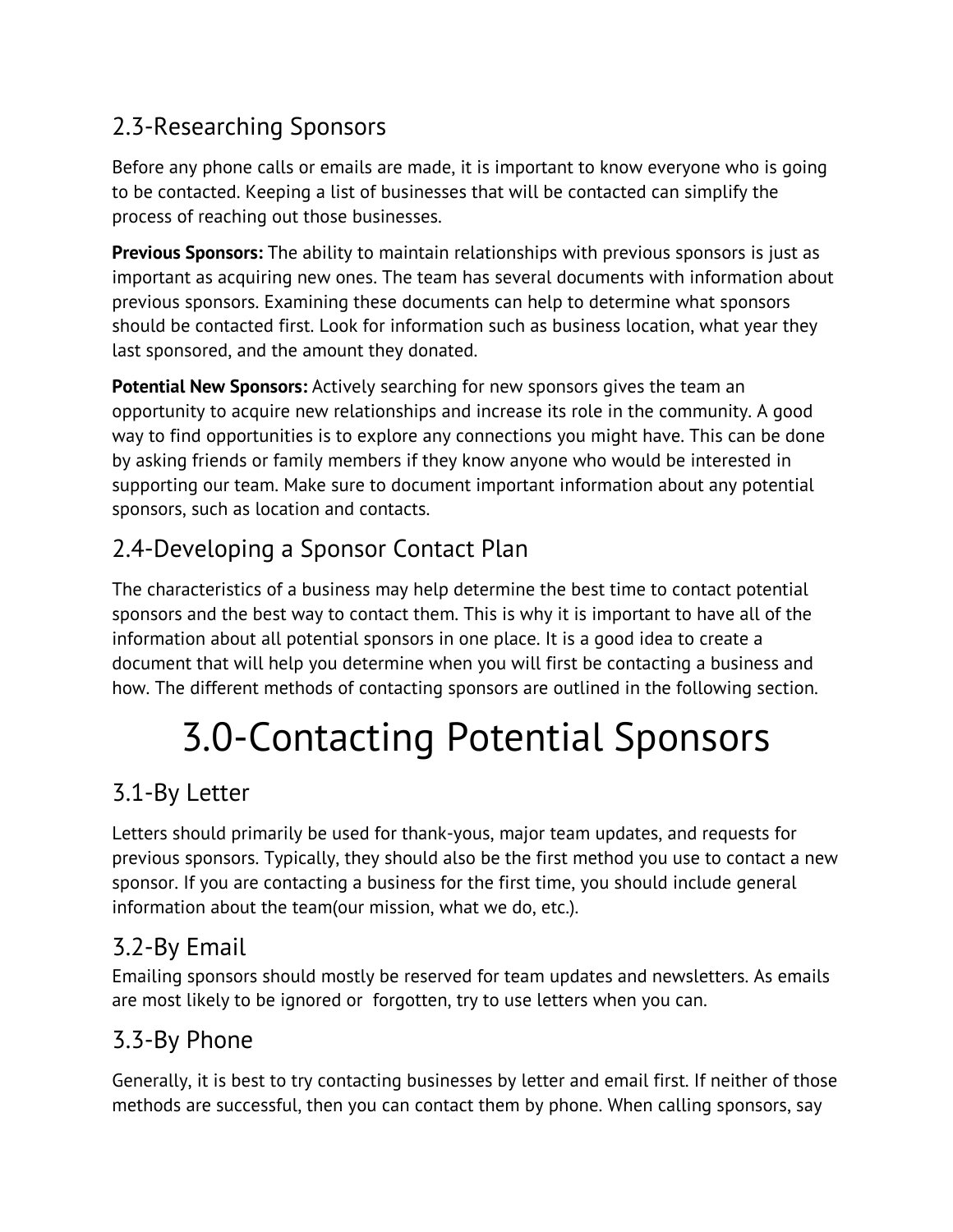something along the lines of: "Hi, my name is (your name). I am a part of my high school's robotics team, Team 3176. May I speak to the manager?" If you are able to talk to the manager, ask to set up a time that the team can present to the business. Make sure you are prepared to provide general information about the team if the manager asks for it.

## 4.0-Presenting to Sponsors

### 4.1-Planning the Presentation/Getting Presenters

Starting in the 2017 season, Team 3176 required that all team members be involved in at least one sponsor presentation. This allows each team member to understand the importance of finance, and it gives the team more flexibility with planning presentations. That being said, it is important that all team members know about opportunities to present.

**Create A Sign-Up Sheet:** This can be done using Microsoft Excel. Once completed, the document should be e-mailed to all team members to ensure that everyone is aware of it.

**Announce the Presentation:** Once there is a set date and time for a presentation, it is a good idea to announce it at the beginning/end of a team meeting.

**Contact Members Who Have Signed Up:** After the sign-up sheet is filled up, contact the team members who have volunteered. In the e-mail, provide them with important information such as the sponsor's address and the presentation time. Make sure they have the presentation materials.

### 4.2-Preparing for the Presentation

**Meet Beforehand:** One or two days prior to the presentation, all presenters should meet in order to discuss and practice the presentation. Ideally, there should be an experienced member of the finance team there to assist the presenters. The school library and public library are both good places to meet.

**Assign Parts of the Presentation to Each Presenter:** During the meeting, determine which slides of the presentation each presenter will cover. Ensure that everyone is comfortable with the material they are presenting.

**Rehearse:** Each presenter should go through their material at least a few times. The entire presentation should be rehearsed at least once.

**Expert Business Tip:** During each team meeting, pull aside some team members to go over the sponsor presentation and practice it. Have a different group every time. That way, with each meeting you will have more members that are familiar with the presentation.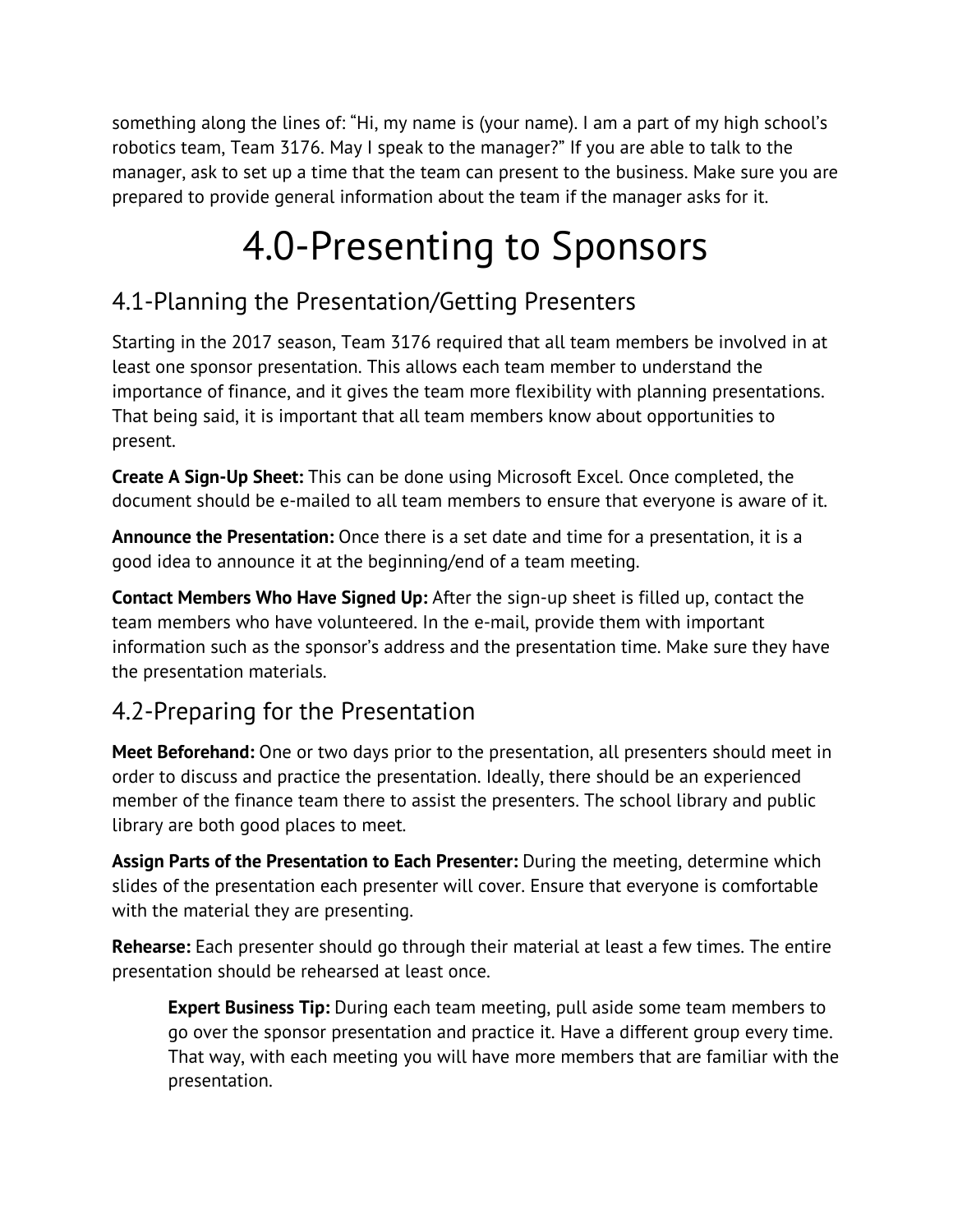**Gather Materials:** Ensure that the following materials are all in one place: the presentation binder, the presentation slides, and the leave-behind.

### 4.3-What Information to Include

The information you include in the presentation will depend on how much time you have for the presentation. Some things, you will need to include no matter what; other things, you may need to omit if you only have a few minutes. When you meet with the other presenters, discuss what information is most important.

### 4.4-General Structure of the Presentation

**Introduce Yourselves:** Each presenter should say their first and last name, and how many years they have been on the team.

**Go Through the Presentation Slides:** Each presenter should go through the information they have been assigned. It is okay to briefly look at the slides to guide you. However, do not just read the bullet points. The presentation slides should serve as a summary of what the presenters are saying. Try to add examples of your own experience on the team.

**Explain Sponsor Levels:** Once all presentation slides have been covered, take out the leave-behind. Describe each sponsorship level and the benefits that come with them. This is important because it may help sponsors determine how much they will donate.

#### **The Sponsor's Decision:**

**If They Write You a Check:** Thank them for their donation. Take note of whether they need a receipt or not.

**If They Say Yes, but Cannot Currently Write a Check:** Ask if they would be willing to sign a pledge. If they decline, make sure they know how to contact the team once they are able to write a check.

**If They Do Not Make A Definitive Decision:** Provide them with the team's contact information, if they do not already have it. Encourage them to contact the team once they have reached a decision.

**Always Say "Thank You":** Regardless of the outcome of the presentation, be sure to thank the sponsors for their time.

### 4.5-Following Up

Maintaining contact with sponsors after presenting is important, especially if you did not get a decision. Initially, send an email thanking them for their time. For undecided sponsors, if you do not get a response within a few days days of the presentation, follow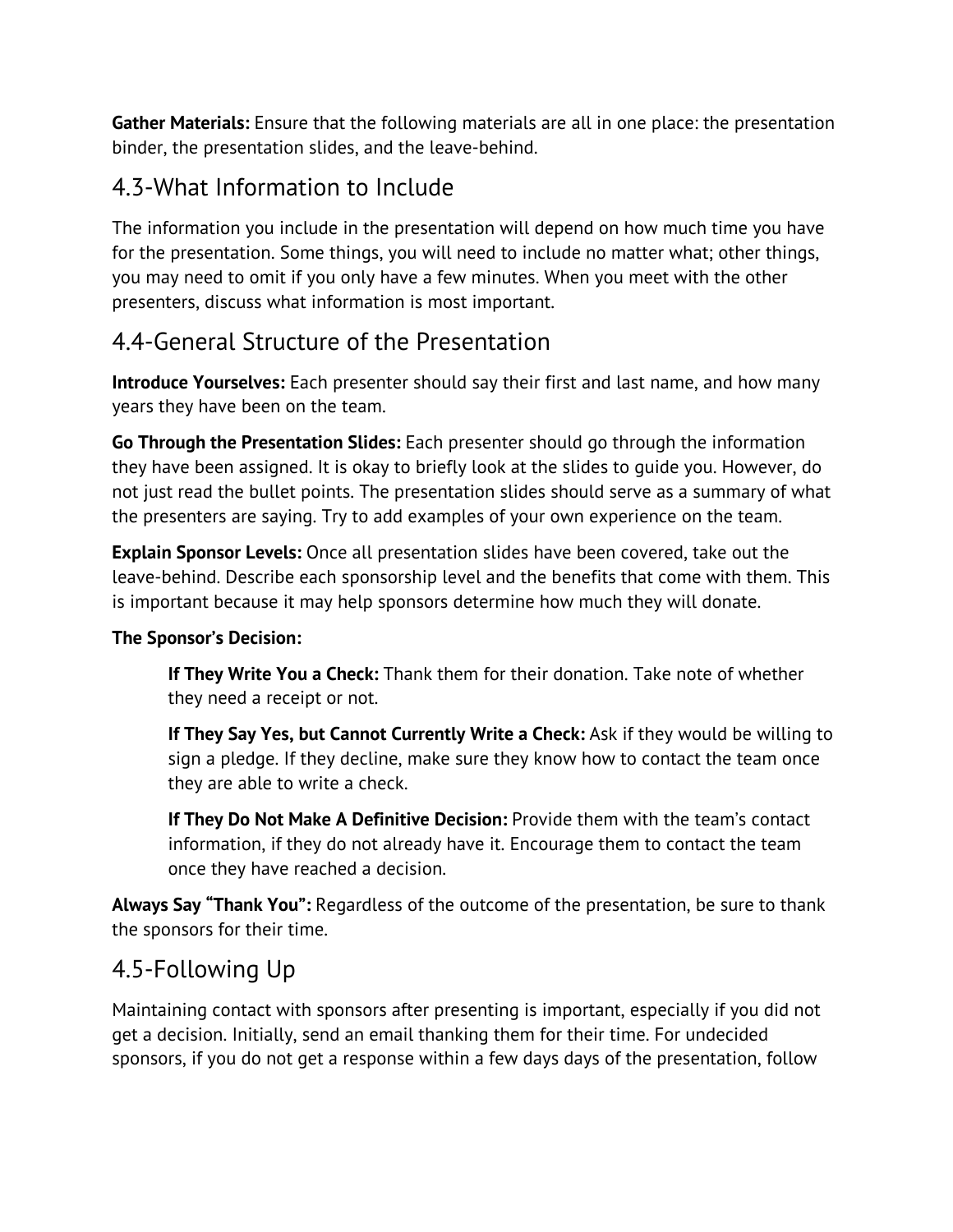up with another email. At the end of the season, a definitive "no" is better than no decision at all.

## 5.0-Walk-In Presentations

#### 5.1-What is a Walk-In Presentation?

A walk-in occurs when a few members visit the location of a potential sponsor to try and present to them. While walk-ins do not always result in donations right away, they are a great way to open up new opportunities.

#### 5.2-When to Do a Walk-In Presentation

Generally, a walk-in presentation should be done under the following conditions:

- The team has made several unsuccessful attempts in contacting the business.
- The business has responded to the team, but has not followed up with any information for an extended period of time.

However, there may be other instances in which a walk-in would be appropriate. If you are unsure, discuss with a mentor whether or not you should do a walk-in.

#### 5.3-Planning Walk-Ins

Typically, walk-in presentations are best done when grouped together. A good approach is to have one group visit multiple businesses within a certain time window(for example, 11:00 AM-1:00 PM). Below is the procedure for planning walk-ins:

**Determine what businesses you will be visiting:** Identify businesses that you have had difficulty contacting, as well as any other businesses you feel should be contacted through a walk-in presentation.

**Determine the Date and Time Window:** Set aside a one or two hour block to present to sponsors. If possible, set up multiple time windows within the same day to provide more flexibility for team members.

**Expert Business Tip:** Plan walk-ins during Fall Break. Many team members will have less commitments during this time, and you will likely have more people available to present. Also, you will have additional time windows that would normally be taken up by school hours.

**Getting Presenters:** Follow the same procedure outlined in Section 4.1.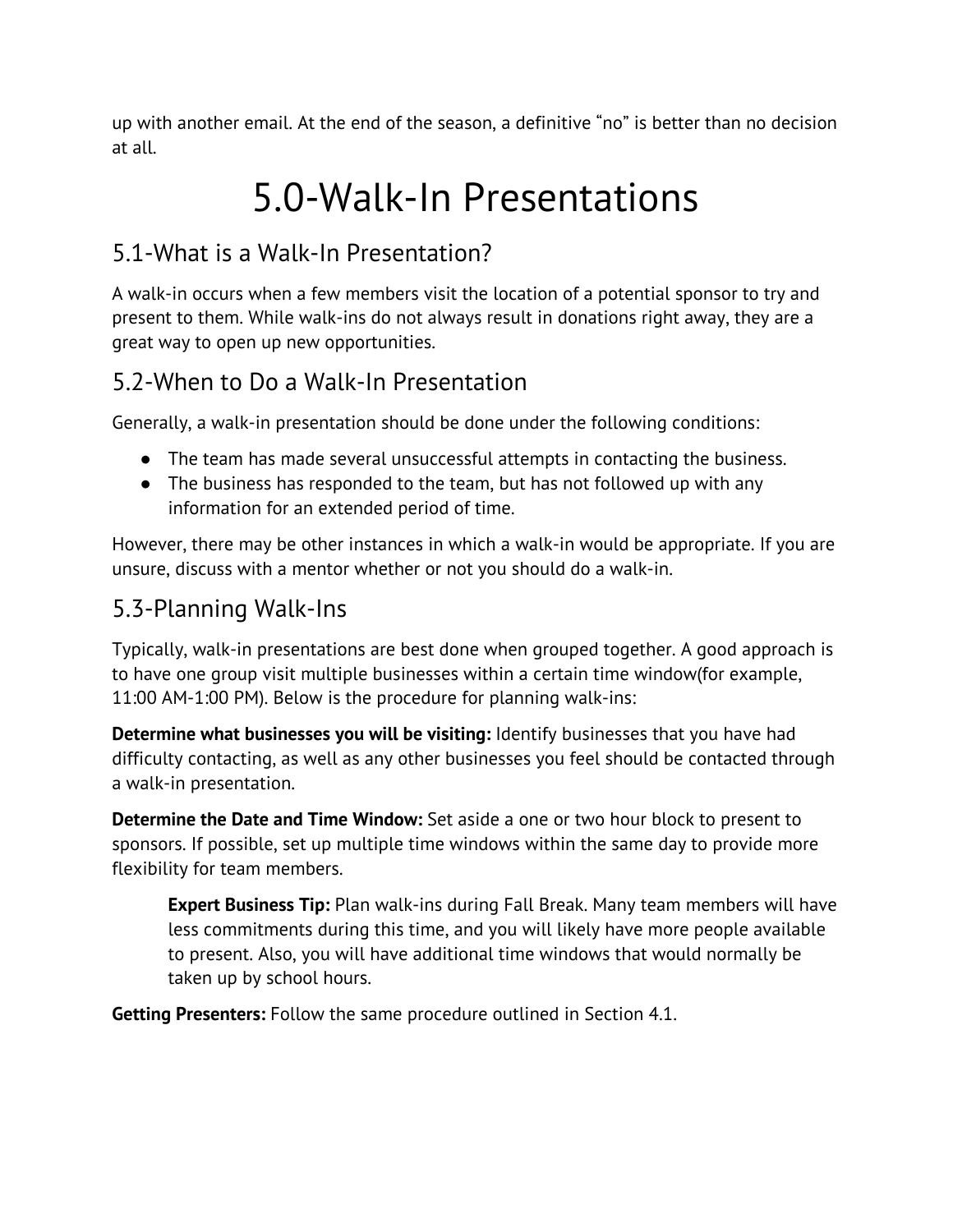**Create a Sponsor Walk-In Log:** This will help you to easily keep track of all the businesses you visit and the outcome of those visits. Guidelines for creating a Walk-In Log are outlined in Section 5.7.

**Meet Beforehand:** Just before you start visiting sponsors, have a place that you can meet to discuss the plan (from personal experience, the McDonald's on East Main Street is a great place to go). Make sure that all presenters know when and where they are meeting.

**Expert Business Tip:** Before the meeting, use Google Maps to pin the locations of the businesses you will be visiting, as well as where you will be meeting. This will help you to decide what businesses to visit first in order to maximize efficiency. It will also make those businesses easier to find. To pin a location on Google Maps, first type it in the search bar and click on the location. Then, on the taskbar that appears on the left side of the screen, click the "Save" icon and then click "Starred Places".

#### 5.4-Introducing Yourselves

When you walk into a business, typically there will be someone at the front desk you can talk to. When introducing yourselves, say something along the lines of "Hi, my name is (your name). We are part of our high school's robotics team, Team 3176. Would we be able to speak to a manager?". You don't have to say exactly this-just make sure you indicate who you are representing and ask for the manager. This may be an uncomfortable process at first, but it will become easier as you get more experience.

#### 5.5-If You Can Formally Present…

Be prepared to give a full presentation if the manager is available. Follow the same procedure outlined in Section 4.4. You may not even need to present, as some previous sponsors will make a donation right away.

### 5.6-If Their Manager is Not Available...

Take out the leave-behind and hand it to the person at the front desk. Briefly explain what it is, and indicate the team's contact information on the back of the paper. When leaving, say "thank you" and "have a good day."

Don't be discouraged if you are not able to present to most of the businesses you visit. Finding time when the manager is unoccupied is difficult, especially without prior notice. As long as you made a good first impression and deposited a leave-behind, you have opened up a new opportunity.

### 5.7-Keeping Track of Walk-Ins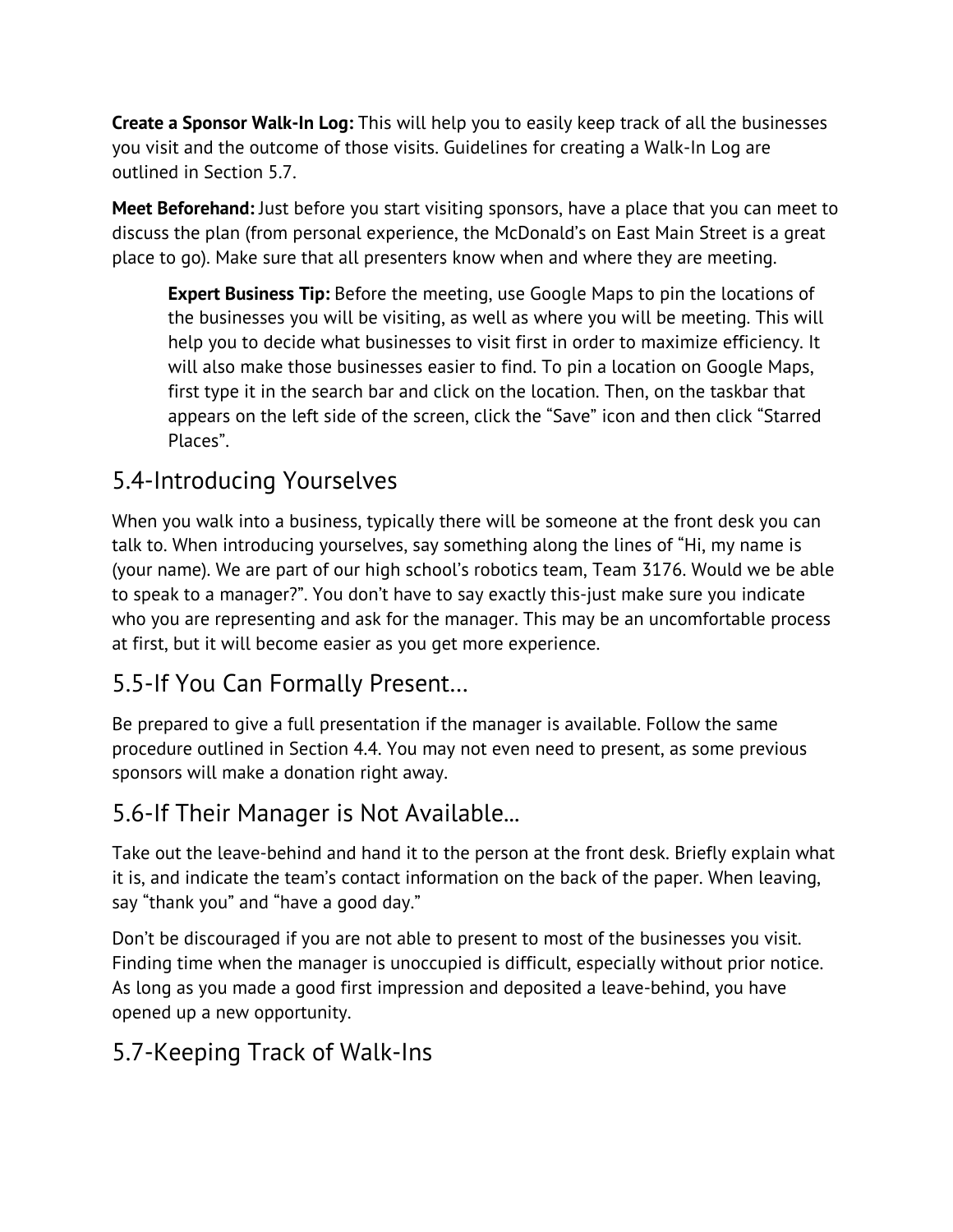As you go from business to business, you should be documenting the outcomes of each visit. Keep a piece of paper with you that you can write down important information on. At the very least, have a table with two columns: one for the name of the business, and the other for the results of your visit. Below is an example of what you can use:

| Sponsor Name      | <b>Outcome of Visit</b>                                                           |
|-------------------|-----------------------------------------------------------------------------------|
| <b>Business 1</b> | Manager unavailable; person at front desk<br>seemed interested; left leave behind |
| <b>Business 2</b> | Manager available; presented; business<br>donated \$100                           |

## 6.0-Donations

#### 6.1-Sponsor Levels

The sponsor level of a business is determined by how much the business donates. Each level comes with benefits that help the team establish a relationship with its sponsors. The four sponsor levels and their benefits are outlined below:

#### **Bronze(\$100-\$499):**

● name on website; name on pit banner/display boards in small font

#### **Silver(\$500-\$999):**

● name and logo on website; name and logo on pit banner/display boards in medium font; name on competition robot

#### **Gold(\$1000-\$4999):**

● name and logo on website; name and logo on pit banner/display boards in large font; name/large logo on competition robot; article highlighting company in quarterly newsletter

#### **Purple(\$5000+):**

● name and logo on homepage website; name and logo on pit banner/display boards in large font; name/large logo on competition robot; article written highlighting company in quarterly newsletter

### 6.2-Keeping Track of Donations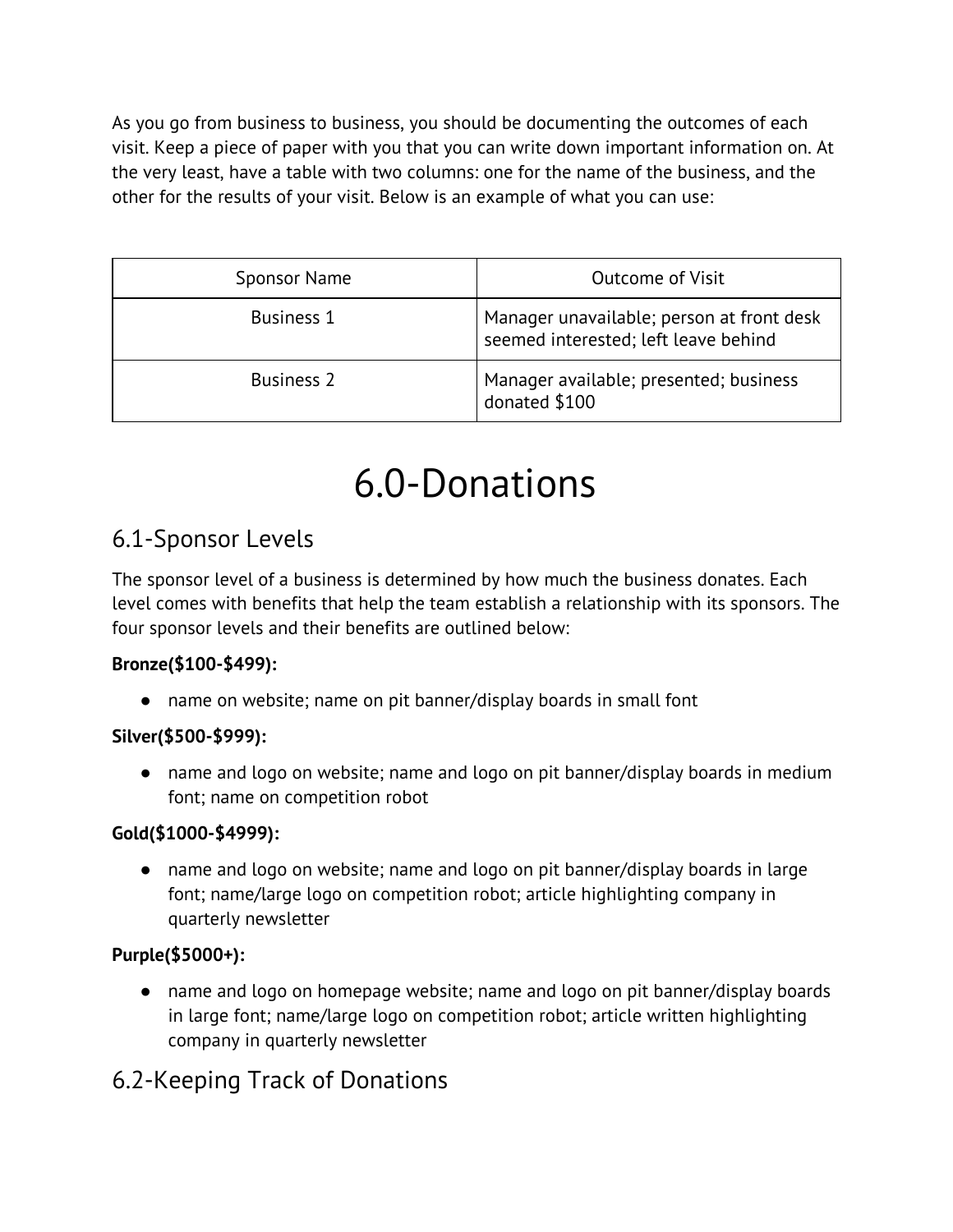It is a good idea to have all of the funds you have received condensed into one document. Microsoft Excel is a great program to use in creating this document. In addition to the names of the sponsors and the amounts they donated, include contact information and the date the team presented to them.

**Expert Business Tip:** If you are using Microsoft Excel, set up the document so that whenever you add a new sponsor's donation, it adds to the total amount of funds. This will make it far easier to see your progress.

## 7.0-Maintaining Sponsor Relations

### 7.1-Follow-Up Emails and Letters

Reaching out to sponsors will help them realize how much their support impacts the team. At the very least, provide sponsors with team updates throughout the year.

**Thank Yous:** Expressing gratitude toward sponsors is important. Always send a thank you after giving a presentation or receiving a donation.

**Team Updates:** After major team accomplishments, be sure to contact sponsors to let them know. If sponsors know their support is helping our team achieve success, they will be more likely to continue supporting us in the future.

**Newsletters:** Providing sponsors with newsletters is a great way to communicate the team's progress. It can also showcase what the team does outside of building robots. Aim to send out at least one or two newsletters to sponsors each year.

## 7.2-Giving Back

One of the best ways to thank sponsors for their support is by supporting them in return. Fulfilling the benefits promised with each sponsorship level is an important part of sponsor relations. Throughout the preseason and during build season, effort should be made to ensure that all sponsor benefits are carried out fully. This can be done by:

- Collaborating with the graphic design team to ensure that sponsor logos are represented
- Updating the website to include new sponsors
- Writing articles for the newsletter that highlight gold and purple sponsors

### 7.3-Sponsor Involvement Within the Team

Another way our team connects with its sponsors is by inviting them to team events such as kickoff. This can give our sponsors a better idea of who we are and what we hope to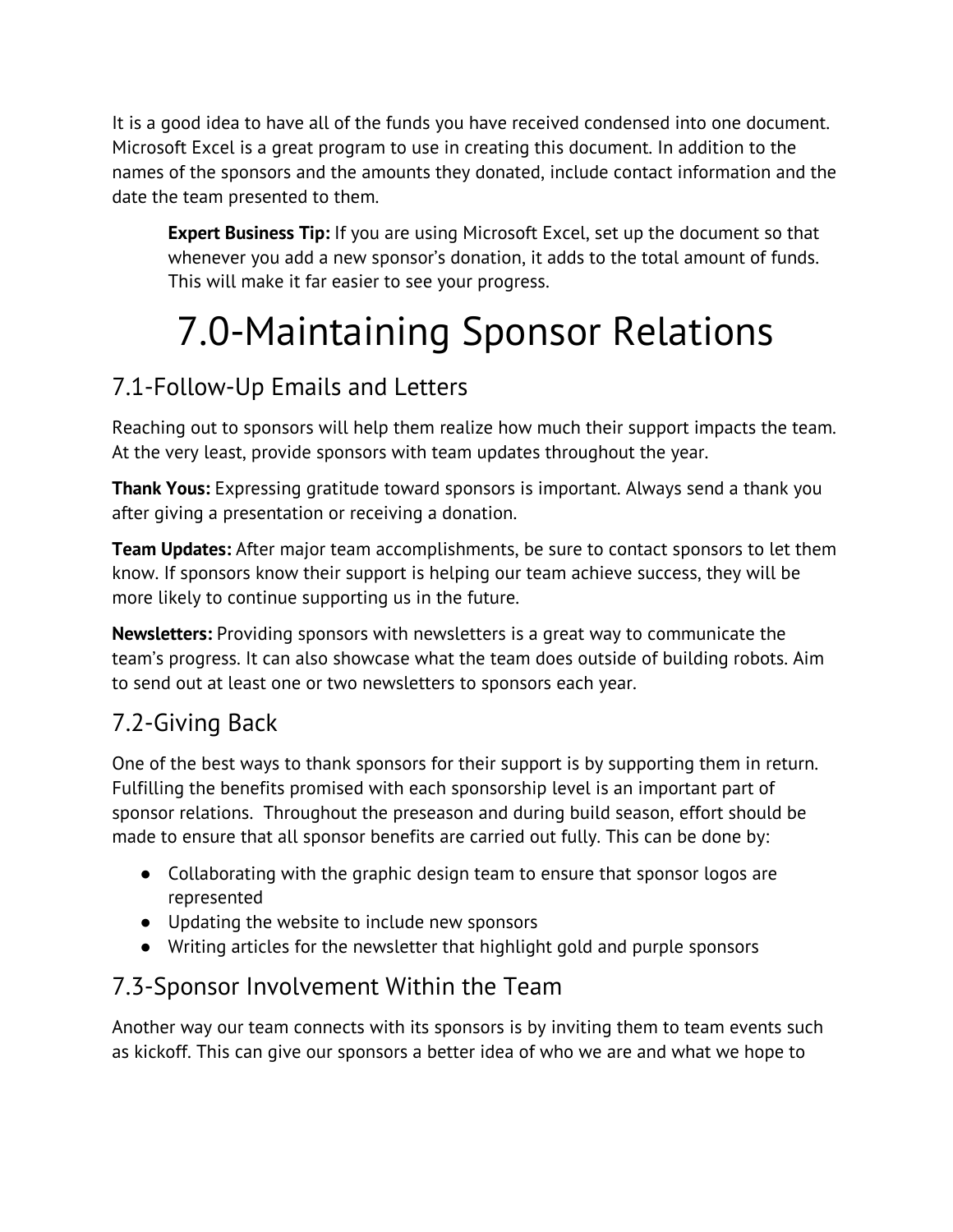accomplish. As you acquire sponsors throughout the year, make sure they are aware of this opportunity.

## 8.0-Potential Sponsorship Timeline

This section outlines how a typical year of finance might look. While it doesn't have to be followed exactly, it provides a good idea of everything that the finance team has to accomplish within the year.

- 1. Create a team budget
- 2. Analyze the budget/determine the amount of sponsorship funds needed
- 3. Create a list of monthly goals
- 4. Research previous and potential sponsors
- 5. Create a Sponsor Contact Plan
	- a. Identify previous sponsors and potential new sponsors
	- b. Determine the order in which you will be contacting sponsors
	- c. Determine how you will be contacting each sponsor
	- d. Create a document to keep track of the sponsors you contact
- 6. Contact Sponsors
	- a. Send letters to previous sponsors
	- b. Establish contact with potential sponsors
- 7. Organize/Plan Presentations
	- a. Create a document to keep track of available presentation dates and times
	- b. Fill in presentation dates once businesses respond
- 8. Present to Businesses
- 9. Walk-In Presentations
	- a. Compile a list of businesses the team has unsuccessfully tried to contact
	- b. Establish dates and times for walk-in presentations
- 10. Send thank you notes,updates, and newsletters to sponsors

## 9.0-Useful Documents

This section provides a list of Team documents that can be useful in organizing financial operations. All of these documents can be found in the Team's "Business Ops" folder. Ideally, these documents (except for the leave-behind) should be updated regularly so they can be used in future years.

#### **Leave-Behind**

**Purpose:** To list each sponsor level and the benefits associated with them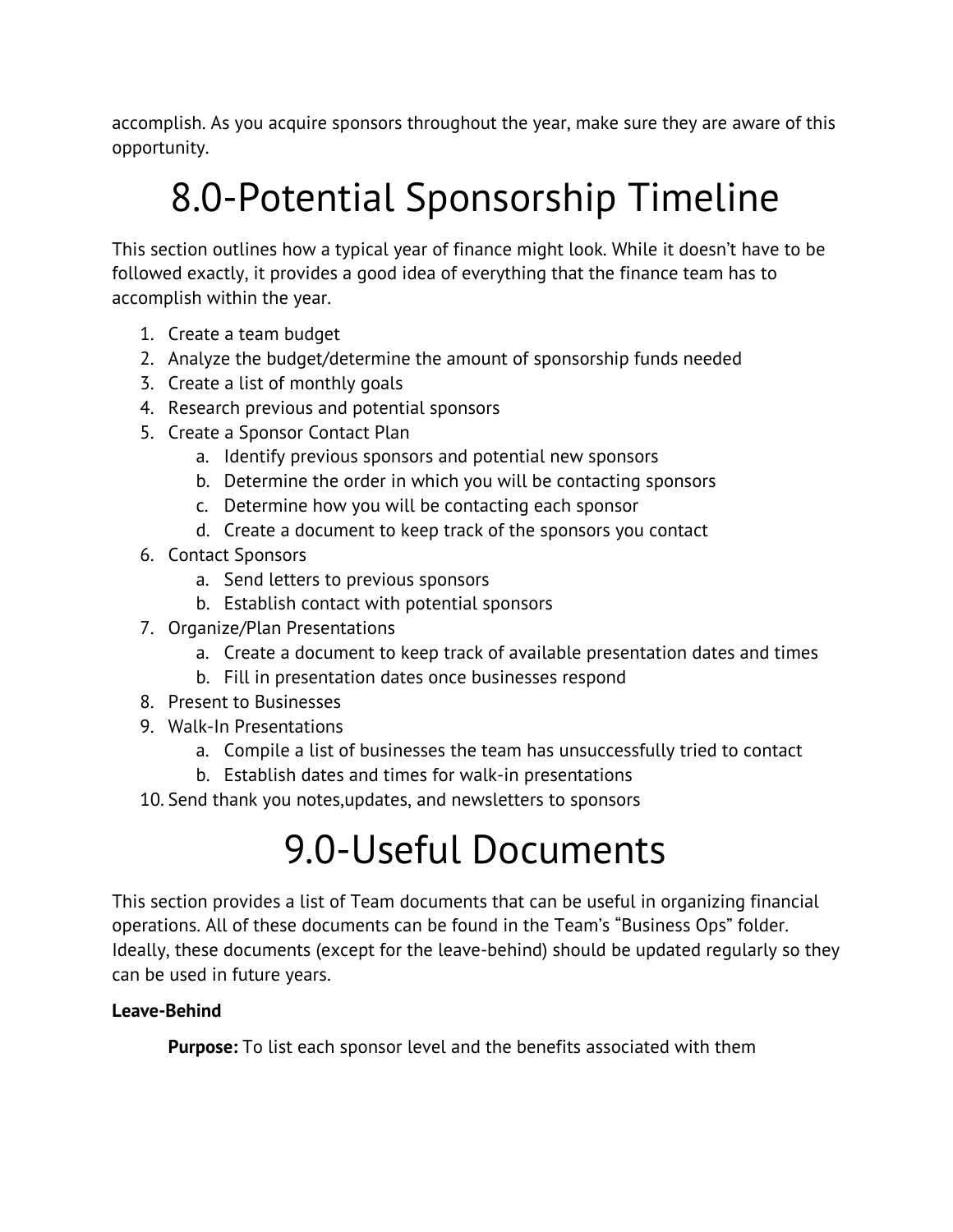**How to Use It:** Take it to all sponsor presentations and walk-ins, and explain it to sponsors. Make sure that the benefits listed are carried out.

#### **Sponsor History List**

**Purpose:** To provide a list of all businesses that have ever sponsored the team and their donation history

**How to Use It:** Update the document whenever a new sponsor is acquired, or when a returning sponsor donates. Also use it to create/update documents relating to the team's financial history.

#### **Sponsorships List Spreadsheet**

**Purpose:** To help keep track of all sponsors and potential sponsors and identify which ones have been contacted.

**How to Use It:** When you start initially contacting sponsors, keep this document on hand. Whenever you finish sending an email or writing a letter, immediately update the document. Versions from previous years can help you identify returning sponsors.

#### **Sponsor Thank You List**

**Purpose:** To list all sponsors for a particular season and provide contact info(address, email, etc.) so that thank you letters can be sent.

**How to Use It:** If you are using a version from the year before, this document is a quick and easy way to identify all of the sponsors from that year. This can help you determine the order in which you contact sponsors and how you contact them.

#### **Amount Sponsored**

**Purpose:** To document all sponsors for a season and the amount they donated; to keep track of the total amount of funds acquired

**How to Use It:** The document is set up so that whenever a donation is added, the total amount of funds received is updated. This can help you keep track of your total funds and gauge how close you are to your goals.

#### **Budget**

**Purpose:** To list the costs for the competition season and how those costs will be covered.

**How to Use It:** As stated in Section 2.1, you can use the budget to determine the amount of sponsorship funds you will need. You can also use it to help predict what student fees will need to be.